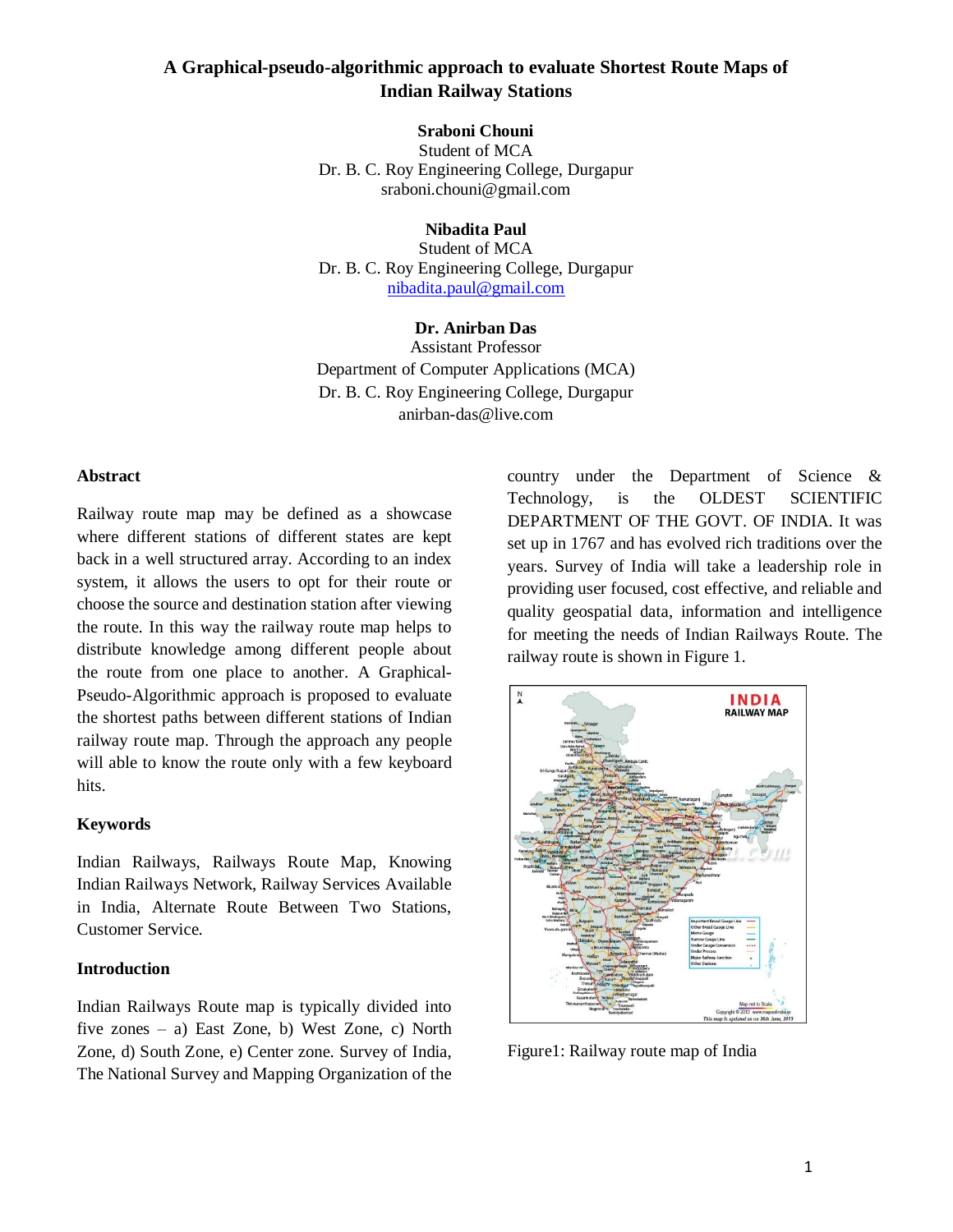Computerized railway route map is the key for the perfect functioning of the map. It introduces the total route map zone wise and also introduces a map by selecting the source and destination location in a moment of a second. So it is very user friendly for handling a vast railway route map into some small parts. Therefore there is no chance of wastage of time and the job of the user is much easier than in manual system. This project will give an idea and knowledge about the path which he /she will want to know. Yet like all other human created aspect of the world my too have some limitations: a)It works only in CUI i.e. without graphical user interface. B) The route map of each zone is not similar as the 'Route Map'. In a zone a station is connected with more than one stations of another zone, but in favour of the program it is declared that a station is connected only with one station of another zone. Get only the information of the path of some important stations that means stations are limited. At the moment of viewing the route from one location to another some other stations are displayed. The intension of the research work is to overcome the limitations.

In this research work if the zone wise display map is selected, the map will display all connections among the important stations present in the selected zone. The locations of every station are traced from Indian railways map published by Indian Railways Department. According to the geographical position of important stations in the map their co-ordinate positions have been considered to locate the station appropriately on the display unit. There is a data structure array and link list to preserve all the information regarding the important stations zone wise.

## **Objective of the Study**

Objective of the project is to provide easy handling of the INDIAN RAILWAY ROUTE MAP. In a nutshell scope of this project is as following: Using this

software, user can easily understand the aspect of Indian Railway route map. It can be used by railway travel agency or any similar type of user or any people to realize the Indian railway route considering the important stations throughout the country. It provides two options – displaying zone wise route display and the route display between the two specified stations. It also provides options for station selections.

Indian Railway Route Map works effectively in character user interface to select the zone out of five zones to show the connectivity among the stations in the selected zone and to select the source and destination stations for displaying not the entire connection rather the connection of the specified route with neighboring stations. This system helps user to obtain knowledge about the Indian railways route. The system has provision to show the five zone names and zone wise station names. Users can change or modify their selection of stations and zone as necessary. It maintains a proper location of each station according to the Indian railways route map for keeping a track of the station in a zone. It checks proper destination station to trace the route connections.

It displays the names of the stations while connecting the route and two different color circles have been used to distinguish the stations. It shows the colorful screen in order to provide proper impact over viewing the map.

## **Literature Survey**

There is no such railway route map documented which is interactive and shows the railways route map between two stations including the important station names and their connections. There are a lot of projects to show the train names running between important stations. But there is no such project which shows the railways route maps between important stations as we see in Google map, Yahoo Map where the map shows route between the places.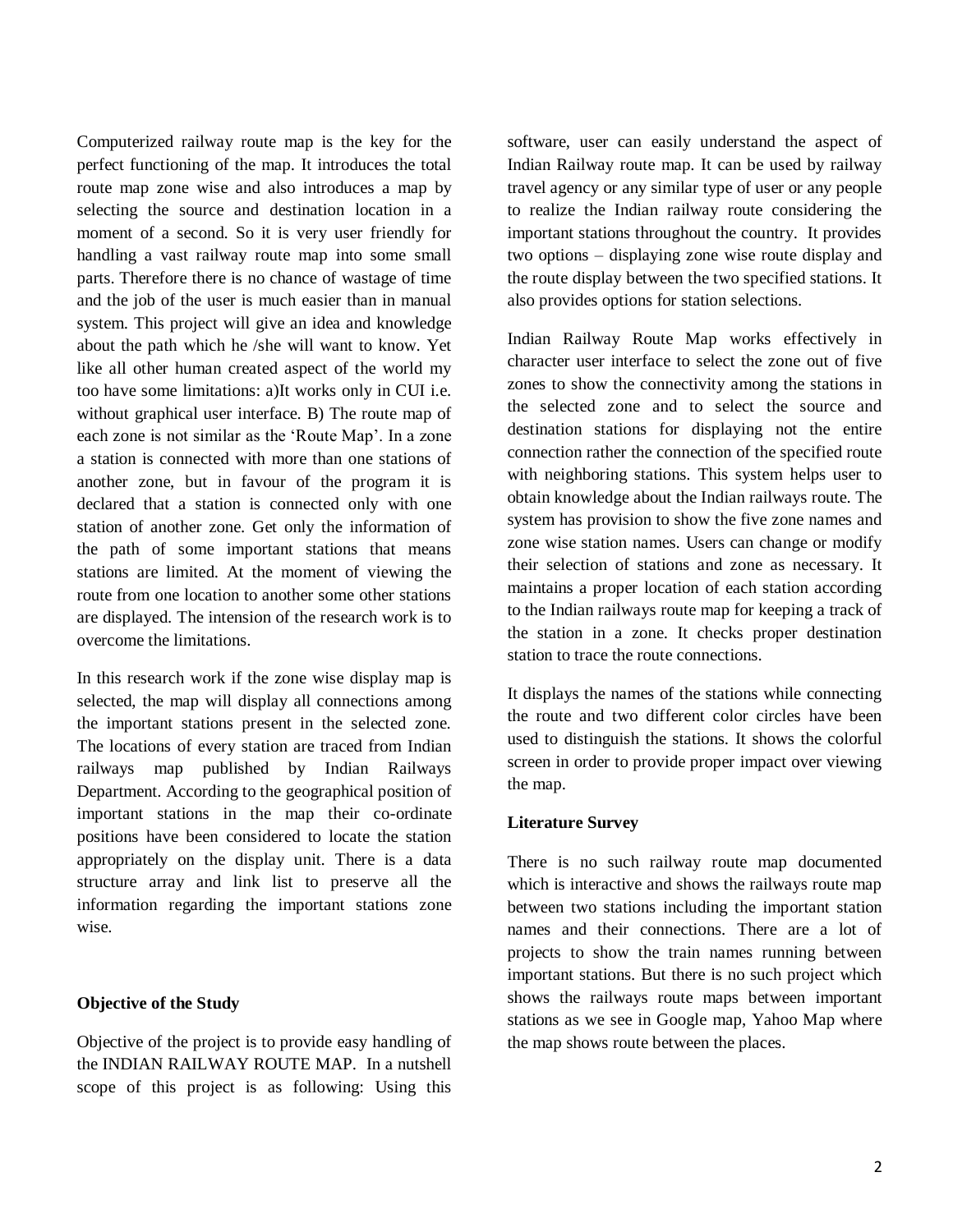The total length of track used by Indian Railways is about 115,000 km (71,000 mi) while the total route length of the network is 65,000 km (40,000 miles). The Indian Railways is divided into 16 zones, which are further divided into a total of 68 divisions. Each zone is administered by a General Manager (GM) and the divisions are under the control of Divisional Railway Managers (DRM). The Indian Railways is the world's fourth largest commercial employer with over 1.4 million employees [1]. The aim of this document is to try and collect together various sources of information on Indian Railways, so that people unfamiliar with India and or railways are given some ideas on where to look [2]. Impact of Computerization in Indian Railways paper first introduced computerization on Indian Railways. Also, many new areas for computerization are taken from this paper[3]. A model-based algorithmic approach for supporting planners in the creation of shunt plans for passenger trains. The approach provides an example of a mathematical model and a corresponding solution approach for model based support. We introduce a four-step solution approach [4].

### **Preliminaries**:

Using graphics mode project is developed in C language. On graphics displayed the program must map each dot (pixel) onto the screen. In this mode the computer screen is made up individual pixel such as 640 pixels in x-direction and 480 pixels in y-direction. The x-direction is horizontally across the screen and the y-direction is vertically down the screen. The top left corner is the  $(0, 0)$  y-x point and the bottom of the screen is (480,640) y-x point. Graphics are not intrinsic part of programming language. They are normally found in graphics library. ANSI-C does not include graphics functions. So that the code produced will only work on DOS based PC using TURBO/BORLAND C. The TURBO-C and BORLAND-C libraries implement a complete library of more than 50 graphics routines. The development uses some of the graphics function. These are: -a) Simple graphics function, such as line and circle. b) High level calls, such as bar3d. c) Several fill styles. d) Several font that may be magnified, justified and oriented. A graphics display is interfaced to the PCsystem using a video driver card. The resolution and the number of displayable colors depend on the type of graphics driver and display being used. A program (initgraph() function in TURBO-C) can automatically detect the graphics driver and load the required file that contains the information on how the program interfaced to the driver. Typical graphics driver and driver file are listed in Table 1.

Table 1: Graphics drivers used in the development using C programming

| <b>Graphics</b> | <b>Resolution</b>   |                | <b>Color Driver file</b> |
|-----------------|---------------------|----------------|--------------------------|
| driver          |                     |                |                          |
| <b>CGA</b>      | 320*200(CGAC0)      | $\overline{4}$ |                          |
|                 | 320*200(CGAC1)      | $\overline{4}$ | CGA.BGI                  |
|                 | 320*200(CGAC3)      | $\overline{4}$ |                          |
|                 | 640*200(CGAH1)      | $\overline{c}$ |                          |
| <b>EGA</b>      | 640*200(EGAL0)      | 16             |                          |
|                 | 640*350(EGAH1)      | 16             | EGAVGA.BGI               |
| <b>VGA</b>      | 640*200(VGA0)       | 16             |                          |
|                 | 640*350(VGAME<br>D) | 16             | <b>EGAVGA.BGI</b>        |
|                 | 640*480(VGA1)       | 16             |                          |
|                 | 800*600             | 256            | SVGA256.BGI              |
| <b>SVGA</b>     | 1024*768            | 16             | SVGA16.BGI               |

A program uses the graphics file when the program runs. This allows a single program to be used with the several different types of graphics displays Driver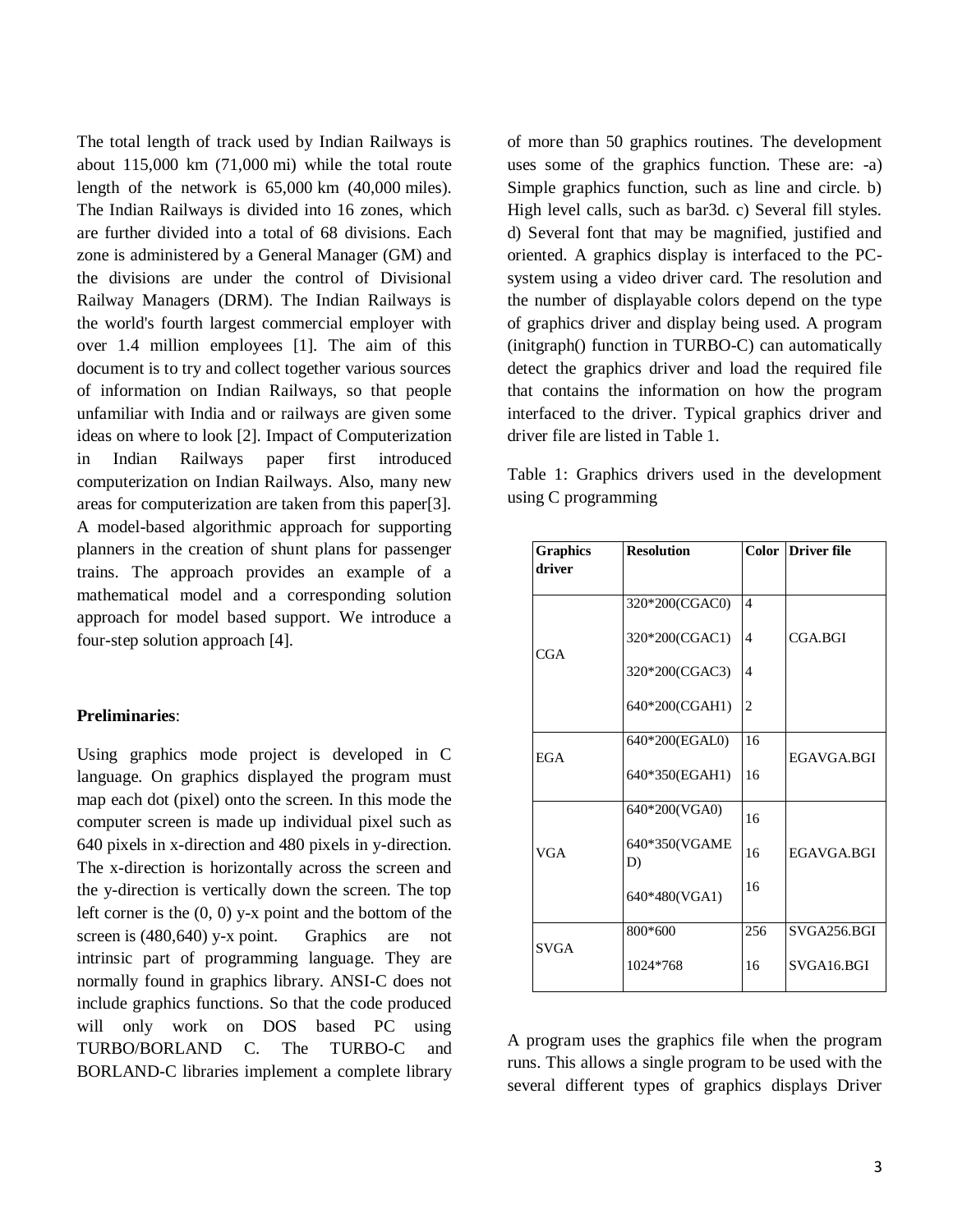files are identified with a .BGI file name extension. It is an advisable to copy standard graphics a Driver onto a disk or into the current working directory.

**Pseudo-algorithmic approach for displaying railways route map between selected source and destination station (using Disjatra Shortest path algorithm [6]):**

### **Step 1:**

Create a structure for storing stations' information. In this mapping there is five zones-c=central, e=east, w=west, n=north, s=south.

There are fifty one stations in this mapping and store their data.

Create an array-city[].

struct coordinate

 $\{$ 

char stn[15], zone, jn; /\*stn=Station Name, zone=zonal character, jn=zone char. to which it is connected\*/

int ro, co, cons; /\*co and ro are for x and y coordinate point of the station, cno=no. of connection a station has \*/

### }

### **Step 2:**

Create a structure for storing connection data.

A station can have maximum five connections i.e. a station can be connected maximum to five other stations.

Store index no's of connections of a station.

Create an array-no[].

struct connect

{

int stnno[5];

# }

## **Step 3:**

Pick the zone name of source station from array Pick the zone of destination station from array

#### **Step 4:**

IF source station index no.  $=$  destination station index no THEN

Display the source station at its co-ordinate.

# END IF

IF source  $\&$  destination is in same zone THEN call zone() to draw connections between source and destination station index.

#### ELSE

SWITCH source-zone

CASE central-zone

source-station-index=0

destination-station-index=7

CASE north-zone

source-station-index=8

destination-station-index=17

CASE south-zone

source-station-index=18

destination-station-index=27

CASE west-zone

source-station-index=28

destination-station-index=38

## CASE east-zone

source-station-index=39

destination-station-index=50

## END SWITCH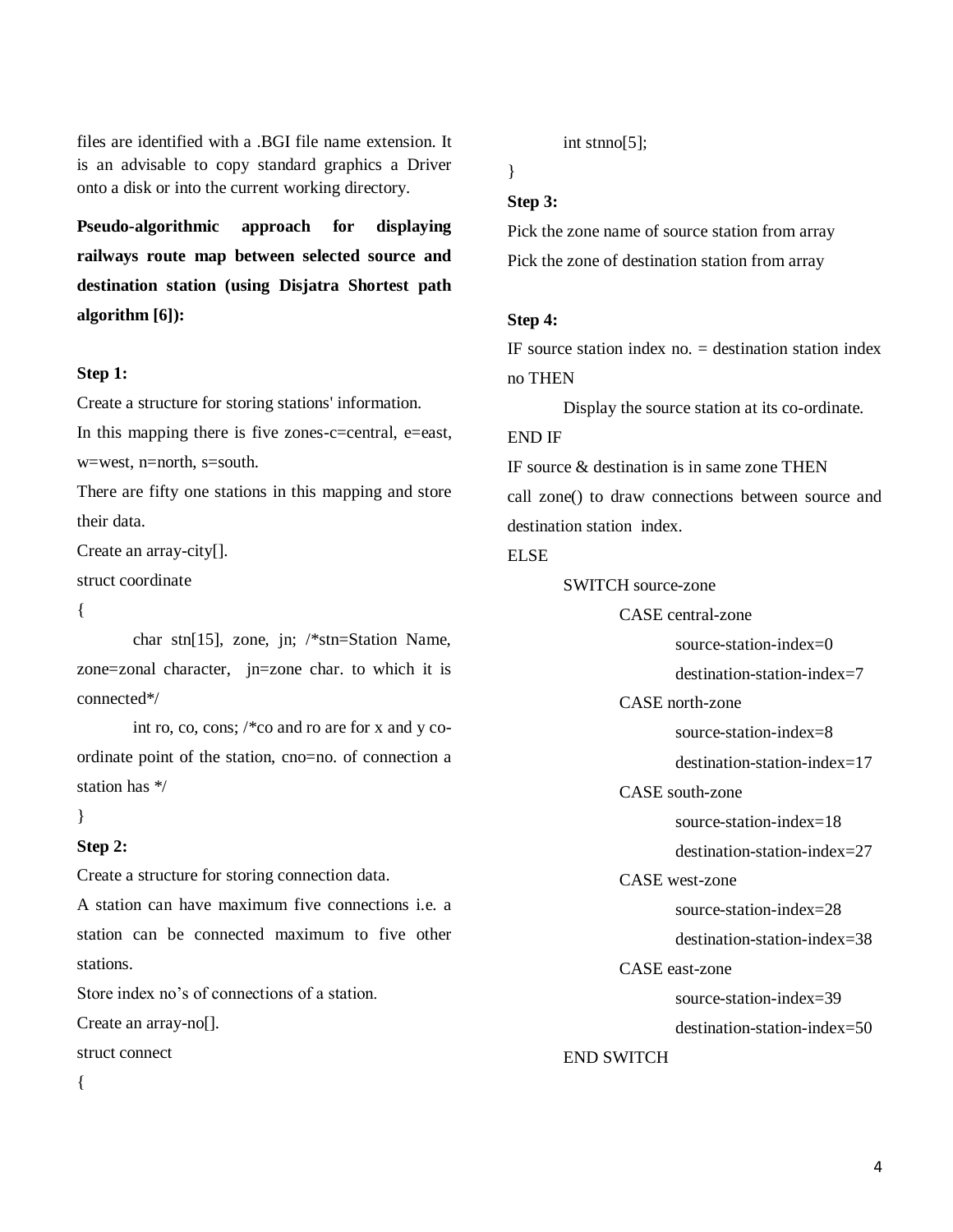IF user want to see route map east to west  $\&$  north to south,viceversa THEN

call check jun() to find nearest junction in the central zone for source station in same zone which is connected with destination's zone.

call zone() to draw connections between source and junction station index.

call cont() to find the station of destination zone which is connected to the source station and return its index number.

call zone() to draw connections between junction station and connected station index.

call check\_jun() to find nearest junction between destination zone and the junction in central zone.

call zone() to draw connections between destination zone and junction station index. END IF

call check\_jun() to find destination zone for destination station which is connected with destination's zone.

call cont() to find the station of destination zone which is connected to the source station and return its index number.

call zone() to draw connections between source and junction station index.

call zone() to draw connections between junction station and connected station index.

### END IF

Display the source and destination station Names.

### **Step 5:**

Function cont (junction-station-index) is used to return destination zone which is connected to the source station and return its index number Do continue for the no. of connections the junction station has SWITCH source-zone CASE central-zone source-station-index=0 destination-station-index=7 CASE north-zone source-station-index=8 destination-station-index=17 CASE south-zone source-station-index=18 destination-station-index=27 CASE west-zone source-station-index=28 destination-station-index=38 CASE east-zone source-station-index=39 destination-station-index=50 END SWITCH CHECK whether connected station is within one zone or not. IF present within one zone THEN return station-index no for destinetion END IF END DO END FUNCTION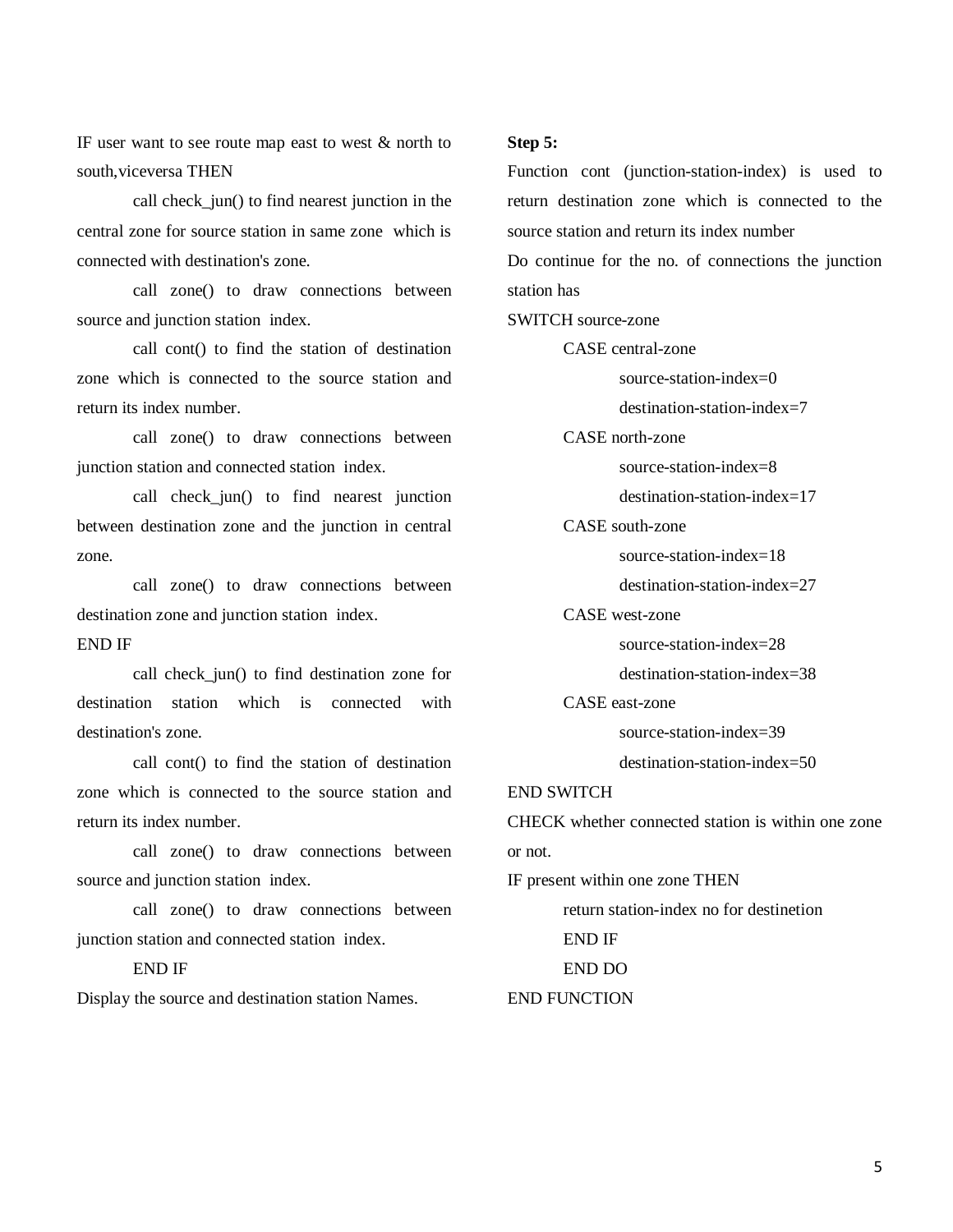### **Step 6:**

Function check\_jun(destination-zone,source-stationindex,destination-station-index) is used to find nearest junction of source station which is connected with destination's zone.

FOR j=source-station-index to destination-stationindex

IF destination-zone=city[j].zone char. to which it is connected THEN

return station-index-no

END IF

END FOR

END FUNCTION

## **Step 7:**

Function zone(source-station-index, destinationstation-index) is used to display the connectivity of source and destination station.

IF source-station-index<destination-station-index **THEN** 

FOR i=source-station-index to destinationstation-index

Display station-name at its co-ordinate point

Do continue for the no. of connections the junction station has

Display next station-name

Draw line between current-station-index to next station-index

END DO

END FOR

END IF

IF source-station-index>destination-station-index THEN

FOR i=source-station-index to destination-stationindex

Display station-name at its co-ordinate point

Do continue for the no. of connections the junction station has

Display next station-name

Draw line between current-station-index to next station-index

END DO

END FOR

END IF

END FUNCTION

The shortest path between the start and end nodes is evaluated using Dijkstra algorithm and its relaxation method which simple does Breadth First Search(BFS) from start node to end node, and stop the search when it encounters the first occurrence of the end node.

## **Screenshots as output:**

First output to show zone wise routes and route map in Figure 2

|                                                                  | $-1$<br>ZONEWISE ROUTE         |  |  |  |  |
|------------------------------------------------------------------|--------------------------------|--|--|--|--|
|                                                                  | <b>ROUTE MAP</b><br>$\sqrt{2}$ |  |  |  |  |
|                                                                  | Message                        |  |  |  |  |
| 1. Press up & down arrow to selet nos.<br>2. Press 'x' for exit. |                                |  |  |  |  |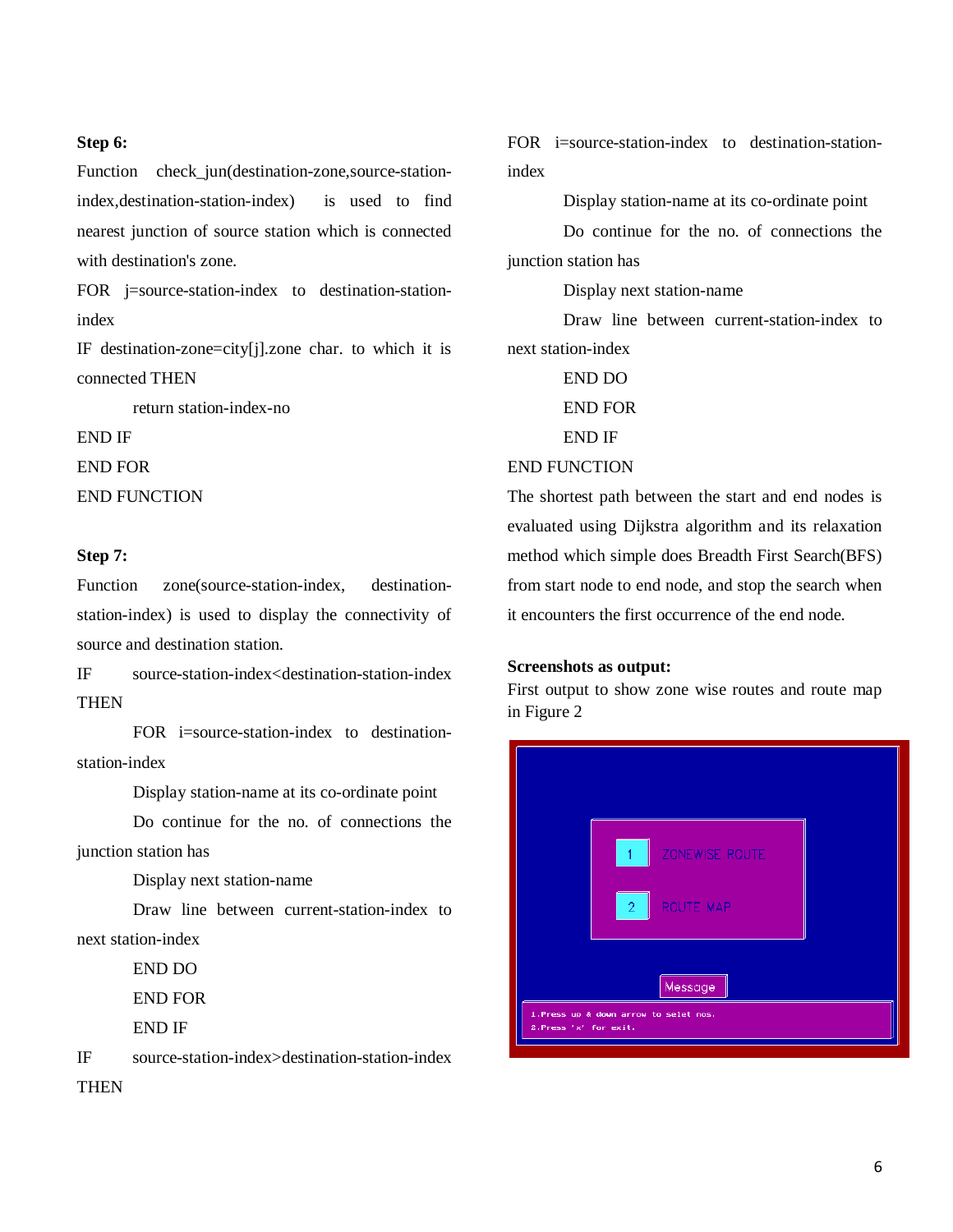Figure 2: Zone wise rout and route map of Indian railways

Second Screen of zone wise route map (Western route map) in Figure 3



Figure 3: Western route map

Menu screen for route maps of all zones in Figure 4

| CHOOSE YOUR SOURCE LOCATION                                                                                                                                                                                                                     |                                                                                                                                                                                                                           |                                                                                                                                                              |                                                                                                                                                                                                   |                                                                                                                                                                                                                       |  |  |
|-------------------------------------------------------------------------------------------------------------------------------------------------------------------------------------------------------------------------------------------------|---------------------------------------------------------------------------------------------------------------------------------------------------------------------------------------------------------------------------|--------------------------------------------------------------------------------------------------------------------------------------------------------------|---------------------------------------------------------------------------------------------------------------------------------------------------------------------------------------------------|-----------------------------------------------------------------------------------------------------------------------------------------------------------------------------------------------------------------------|--|--|
| EAST                                                                                                                                                                                                                                            | WEST                                                                                                                                                                                                                      | CENTRAL NORTH                                                                                                                                                |                                                                                                                                                                                                   | <b>SOUTH</b>                                                                                                                                                                                                          |  |  |
| <b>M</b> GUWAHATI<br><b>DARJEELING</b><br><b>MALDA TOWN</b><br><b>© НОИВАН</b><br><b>M</b> PATNA<br><b>© KHARAGPUR</b><br><b>M</b> BARDHAMAN<br><b>© DURGAPUR</b><br><b>MASSANS</b><br><b>O GAYA</b><br><b>M TATANAGAR</b><br><b>M</b> ROURKELA | <b>@ JAISALMER</b><br><b>同 JODHPUR</b><br><b>6 MARHAR</b><br><b>同 JAIPUR</b><br><b>MARIBARAD</b><br><b>@ GANDHIDHAM</b><br><b>M</b> UADODABA<br><b>O SURAT</b><br><b>ត MUMBAI</b><br><b>M</b> AURANGABAD<br><b>@ PUNE</b> | <b>M</b> JHANS I<br><b>M</b> KANPUR<br><b>M</b> BHOPAL<br><b>@ ALLAHBAD</b><br><b>M</b> UARANAST<br><b>M</b> ITARSI<br><b>FUR JABAL PUB</b><br><b>MAGPUR</b> | <b>M JAMMU TAWI</b><br><b>MARITSAR</b><br><b>M</b> LUDHIANA<br><b>M</b> AMBALA<br><b>@ CHANDIGARH</b><br><b>O DELHI</b><br><b>M LUCKNOW</b><br><b>O SHIMLA</b><br><b>MATHURA</b><br><b>图 AGRA</b> | <b>M BHUBANESHAR</b><br><b>同 PURI</b><br><b>M</b> UISHAKHAPATNAM<br><b>M UIJAYAWADA</b><br><b>M CHENNAT</b><br><b>M</b> GUNTAKAL<br><b>M TRIUANDRUM</b><br><b>M HYDERABAD</b><br><b>MADGAON</b><br><b>M</b> BANGALORE |  |  |
| Message                                                                                                                                                                                                                                         |                                                                                                                                                                                                                           |                                                                                                                                                              |                                                                                                                                                                                                   |                                                                                                                                                                                                                       |  |  |
| 1. Press tab key to selet the zone and then press enter key.<br>2. Press down & up arrow to selet the station name.                                                                                                                             |                                                                                                                                                                                                                           |                                                                                                                                                              |                                                                                                                                                                                                   |                                                                                                                                                                                                                       |  |  |

Figure 4: Menu for the route maps of all zones

Route map of a source station and a destination station in Figure 5



Figure 5: Route map of a source station (JAIPUR) and a destination station (HOWRAH)

## **Limitations**

There is no provision made for authorized log in with valid password protection. So anyone can access the system. This system can run only on CUI platform of Windows XP and it's any version. If any user uses LINUX or UNIX or any other operating system they will not be able to run this system. This system can be executed in LAN environment through server and in this case the current location from where the program is called must contain all the .bgi files provided with the program. It will not work in Internet environment and since it is not a database oriented work i.e. there is no scope to store data in any database software in backend environment, it does not require any DBMS software and it does not provide any backup facility. It works with the predefined stations data mentioned in the program statically. That is, dynamically new station data cannot be inserted or old station data cannot be modified or deleted. In this case the entire program will be updated according to the needs of new requirement. It does not work in Internet browser, i.e. through Internet it can be accessed. It does not include any financial aspect regarding the travel cost or freight cost because it does not consider the distance among the stations and any information